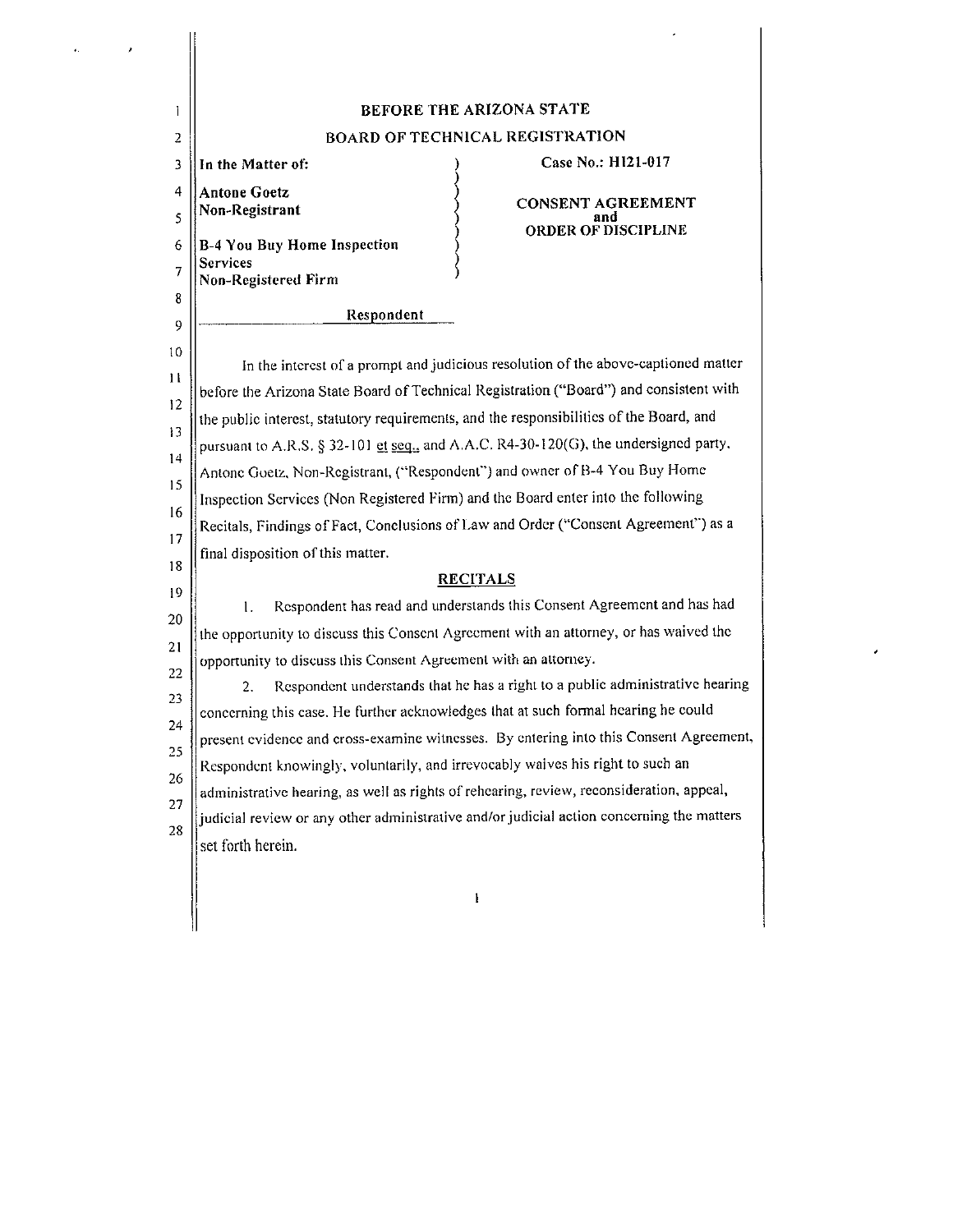$\mathbf{1}$ **3. Respondent affinnatively agrees that this Consent Agreement shall be**   $2$  lirrevocable.

3 || 4. Respondent understands that this Consent Agreement or any part of the **4 agreement may be considered in any future disciplinary action by the Board against him.**  5 5. The Consent Agreement, any record prepared in this matter, all investigative  $6$  || materials prepared or received by the Board and all related exhibits and materials, are 7 | public records (as defined in A.R.S.  $\S$  41-158.18) upon acceptance by the Board of this 8 Consent Agreement and may be retained in the Board's files pertaining to this matter.

9 6. Respondent understands this Consent Agreement deals with Board case 10 ||number HI21-017 involving allegations that Respondent engaged in conduct that would **11 subject him to discipline under the Board's statutes and rules. The investigation into**  12  $\parallel$  these allegations against Respondent shall be concluded upon the Board's adoption of 13 || this Consent Agreement.

14 | 7. Respondent understands that this Consent Agreement does not constitute a **15 dismissal or resolution of any other matters currently pending before the Board, if any, <sup>16</sup>and does not constitute any waiver, express or implied, of the Board's statutory authority**   $17$  ||or jurisdiction regarding any other pending or future investigation, action or proceeding. 18 || 8. Respondent also understands that acceptance of this Consent Agreement does 19  $\parallel$  not preclude any other agency, subdivision, or officer of this State from instituting any 20 || other civil or criminal proceedings with respect to the conduct that is the subject of this **21 Consent Agreement.** 

22 9. Respondent acknowledges and agrees that, upon signing this Consent 23 Agreement and returning this document to the Board's Executive Director, he may not 24 | revoke his acceptance of the Consent Agreement or make any modifications to the 25 document regardless of whether the Consent Agreement has been signed on behalf of the **26 Board. Any modification to this original document is ineffective and void unless 27 mutually agreed by the parties in writing.** 

28

2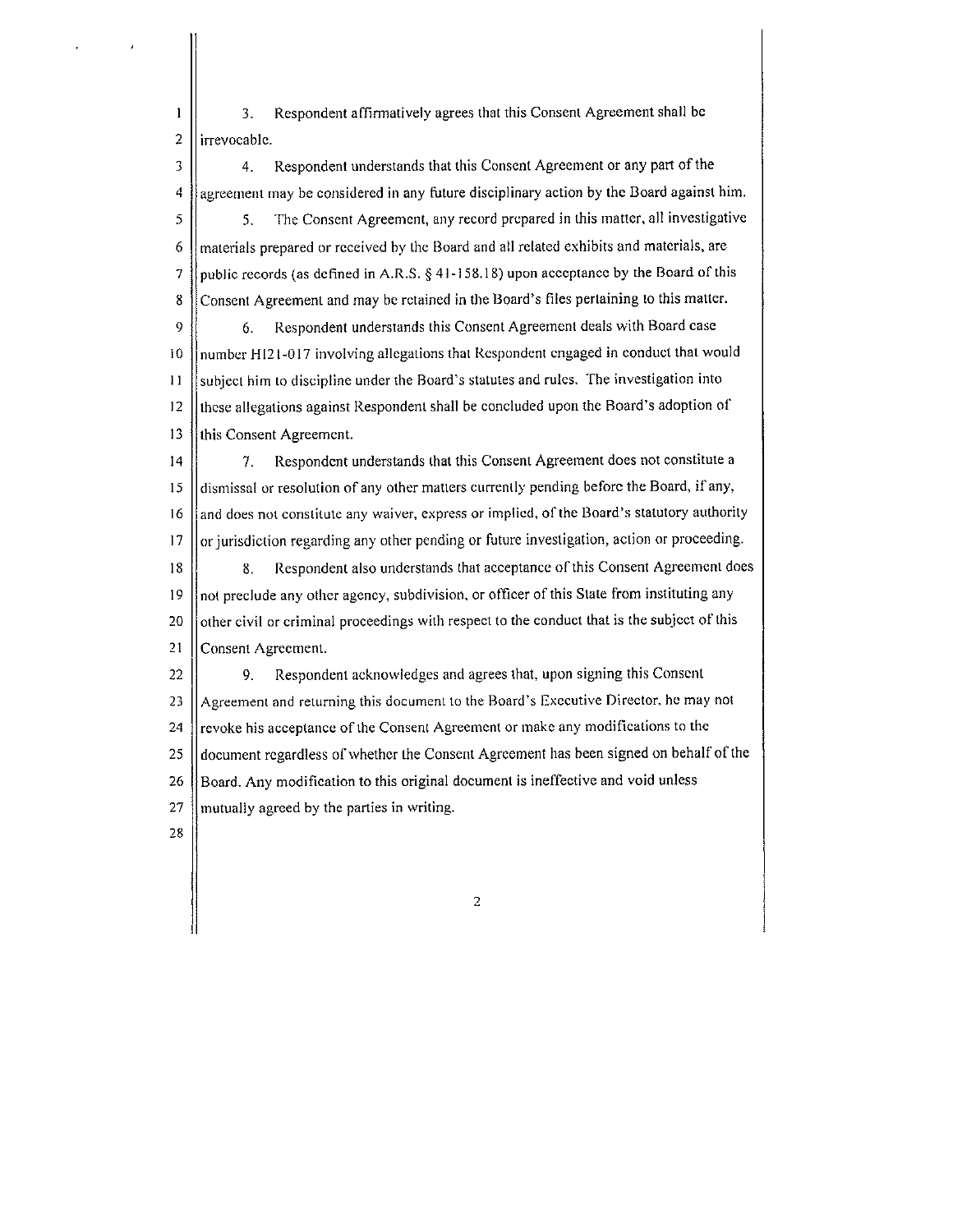| ı   | 10. This Consent Agreement is subject to the approval of the Board and is                   |  |  |  |
|-----|---------------------------------------------------------------------------------------------|--|--|--|
| 2   | effective only when accepted by the Board and signed on behalf of the Board. If the         |  |  |  |
| 3   | Board does not accept this Consent Agreement, the Board retains its authority to hold a     |  |  |  |
| 4   | formal administrative hearing pursuant to A.R.S. $\S 32-128(E)$ . In the event that the     |  |  |  |
| 5   | Board does not approve this Consent Agreement, it is withdrawn and shall be of no           |  |  |  |
| 6   | evidentiary value and shall not be relied upon nor introduced in any action by any party,   |  |  |  |
| 7   | except that the parties agree that should the Board reject this Consent Agreement and this  |  |  |  |
| 8   | case proceeds to hearing, Respondent shall assert no claim that the Board was prejudiced    |  |  |  |
| 9   | by its review and discussion of this document or any records relating thereto.              |  |  |  |
| 10  | 11. If a court of competent jurisdiction rules that any part of this Consent                |  |  |  |
| 11  | Agreement is void or otherwise unenforceable, the remainder of the Consent Agreement        |  |  |  |
| 12  | shall remain in full force and effect.                                                      |  |  |  |
| 13  | 12. Respondent understands that any violation of this Consent Agreement may                 |  |  |  |
| 14  | result in disciplinary action, including suspension or revocation of the registration under |  |  |  |
| 15  | A.R.S. § 32-150.                                                                            |  |  |  |
| -16 | 13. Respondent agrees that the Board will adopt the following Findings of Fact,             |  |  |  |
| 17  | Conclusions of Law and Order.                                                               |  |  |  |
| 18  | <b>FINDINGS OF FACT</b>                                                                     |  |  |  |
| 19  | The Board is the duly constituted authority for the regulation and control of<br>1.         |  |  |  |
| 20  | Home Inspectors in the State of Arizona.                                                    |  |  |  |
| 21  | Respondent is not registered with the Board as a Home Inspector.<br>2.                      |  |  |  |
| 22  | Respondent's Firm, B-4 You Buy Home Inspection Services, is not registered<br>3.            |  |  |  |
| 23  | with the Board.                                                                             |  |  |  |
| 24  | On February 4, 2021, Board Staff received a complaint regarding a sub-par<br>4.             |  |  |  |
| 25  | inspection and report, Respondent had performed on January 19, 2021, at 5005 N.             |  |  |  |
| 26  | Coronado Vistas Pl. in Tucson, Arizona.                                                     |  |  |  |
| 27  | Staff discovered Respondent's registration (38572) had expired on July 31,<br>5.            |  |  |  |
| 28  | 2017 and cancelled by the Board on August 28, 2018.                                         |  |  |  |
|     |                                                                                             |  |  |  |
|     | 3                                                                                           |  |  |  |
|     |                                                                                             |  |  |  |

 $\label{eq:2} \frac{1}{2} \int_{\mathbb{R}^3} \frac{d\mathbf{r}}{d\mathbf{r}} \, d\mathbf{r} \, d\mathbf{r}$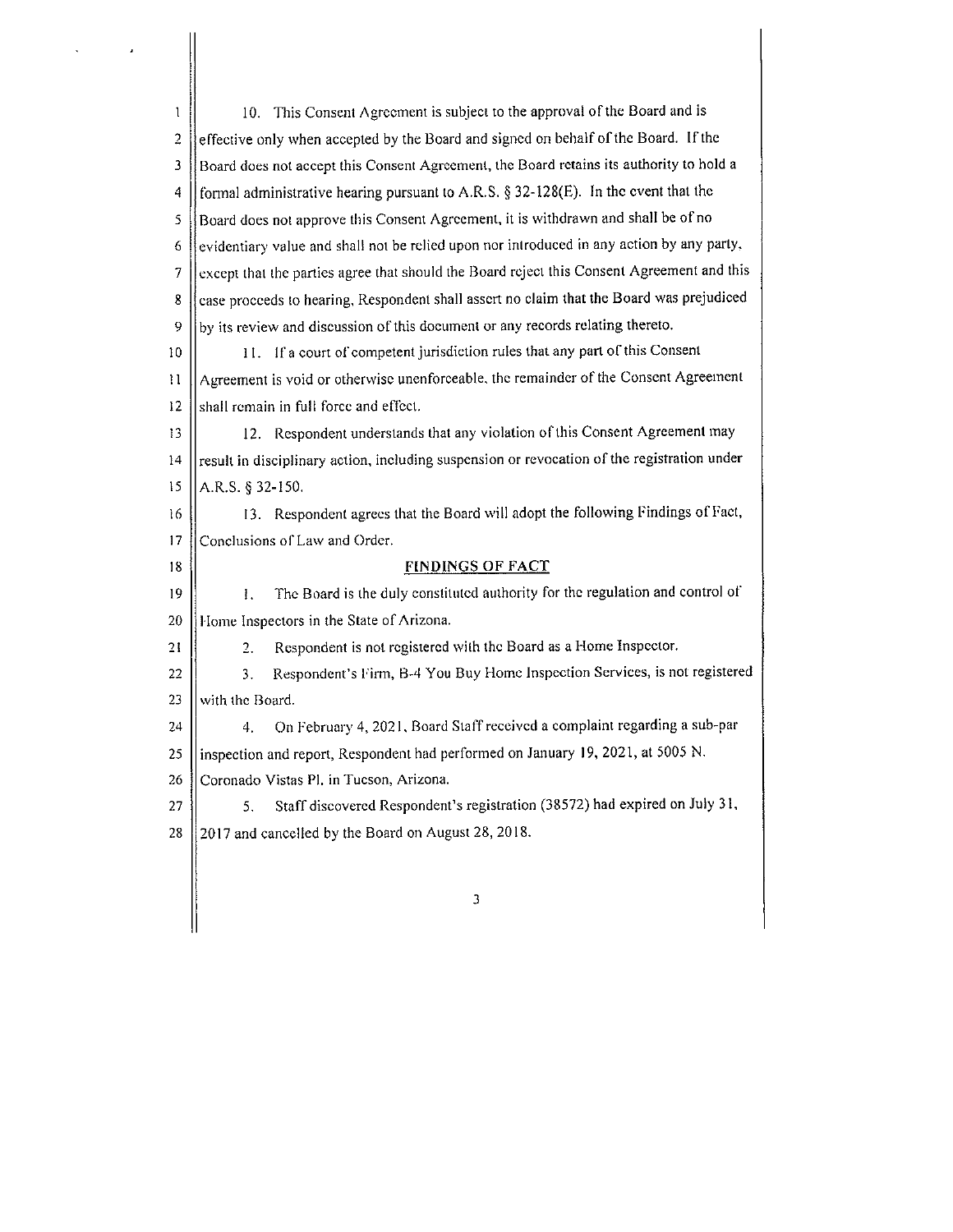$\mathbf{1}$ 6. Respondent's Firm registration (14979) had expired on January 6, 2017 and 2  $\parallel$  cancelled on February 27, 2020. 3 || 7. Multiple attempts to contact the Respondent have gone unanswered. 4 **CONCLUSIONS OF LAW**   $5 \parallel$  1. The Board has jurisdiction in this matter pursuant to A.R.S. § 32-101, et seq. 6 | including A.R.S.  $\S$  32-106.02(A).  $7 \parallel$  2. The conduct alleged in the Findings of Fact, constitutes grounds for 8 discipline pursuant to A.R.S. § 32-121 and A.R.S. § 32-145(1), in that Respondent 9 | practiced or offered to practice a Board regulated profession without Board registration. 10 || 3. The conduct alleged in the Findings of Fact, constitutes grounds for 11  $\parallel$  discipline pursuant to A.R.S. § 32-121 and A.R.S. § 32-141, in that Respondent Firm 12 practiced or offered to practice a Board regulated profession without Board registration. 13 **ORDER**  14 Based on the foregoing Findings of Fact and Conclusions of Law, the Board issues 15  $\parallel$  the following Order: 16 | | | | | | | CIVIL PENALTY. Within Six (6) months from the effective date of this 17 || Consent Agreement, Respondent shall pay a civil penalty of One Thousand Five Hundred 18 Dollars (\$1,500.00), to be submitted to the Board by cashier's cheek or money order and 19  $\parallel$  made payable to the Arizona State Board of Technical Registration, according to the 20 || provisions of A.R.S. § 32-106.02(A). 21 | 2. COST OF INVESTIGATION. Within Six (6) months from the effective date 22  $\parallel$  of this Consent Agreement, Respondent shall pay the cost of investigation of this case to 23  $\parallel$  the Board in the amount of Three Hundred Dollars (\$300.00) by certified check or money 24 | order made payable to the State of Arizona Board of Technical Registration, according to 25  $\parallel$  the provisions of A.R.S. § 32-128(H). 26  $\parallel$  3. OBEY ALL LAWS. Respondent shall obey all federal, state and local laws. 27  $\parallel$  related to the practice of Home Inspecting in the State of Arizona. The Board shall 28 consider any violation of this paragraph to be a separate violation of the statutes 4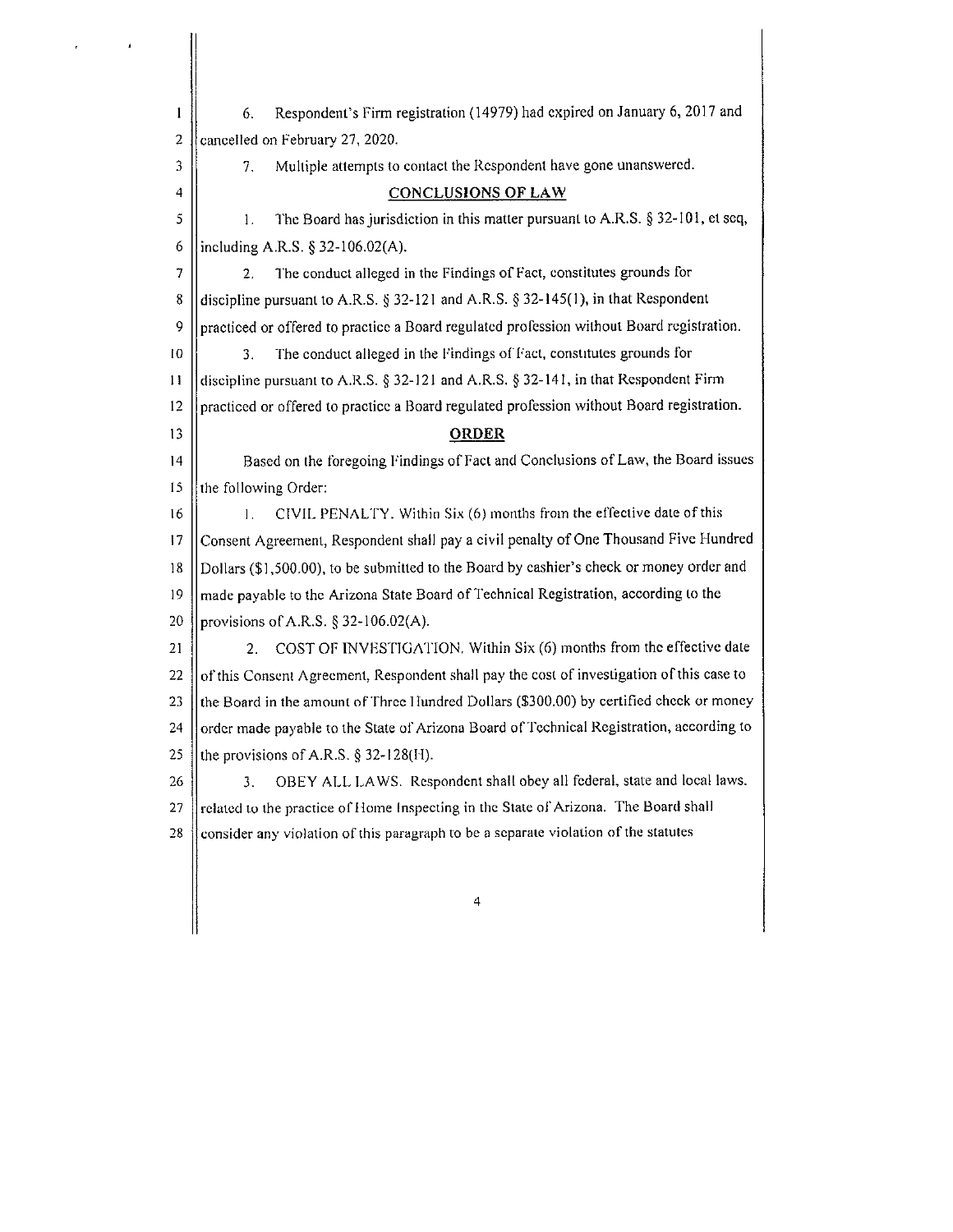governing the Arizona Board of Technical Registration.  $\mathbf{1}$  $\overline{2}$ EFFECTIVE DATE. The effective date of this Consent Agreement is the  $4.$ date the Respondent and Board sign the Consent Agreement. If the dates are different, the  $\mathfrak{Z}$ effective date is the later of the two dates.  $\overline{4}$ 5 5. COSTS OF COMPLIANCE. Respondent shall pay all costs associated with  $\boldsymbol{6}$ complying with this Consent Agreement. NONCOMPLIANCE. If Respondent violates this Order in any way or fails  $\overline{7}$ 6. 8 to fulfill the requirements of this Order, the Board may seek a Petition for Injunction in 9 accordance with the provisions set forth in A.R.S. § 32-106.01. ACCEPTED and ORDERED this 22 day of 100  $202V$  $10$  $11$ 12  $13$ Jack Gilmore, L.A., Chairman Arizona State Board of  $14$ Technical Registration 15 16 Consent Agreement and Order, No. HI21-017 accepted this  $\frac{3}{3}$  day of  $17$ Pacembea, 2021. 18 19 Antone Goetz, on behalf of himself and B<sup>24</sup> You Buy Home Inspection Services, 20 Respondents 21 ORIGINAL filed this 22 day of  $22$  $Febryary$ , 2027, with:  $23$ Arizona State Board of Technical Registration<br>1110 W. Washington, Suite 240 24 25 Phoenix, AZ 85007 26 COPY of the foregoing mailed via Certified Mail<br>No. <u>9214</u> 8401 9434 4600 0868 11 and 27  $1,202\sqrt{10}$ 24 day of tebriary First Class mail this 28  $\mathcal{S}$